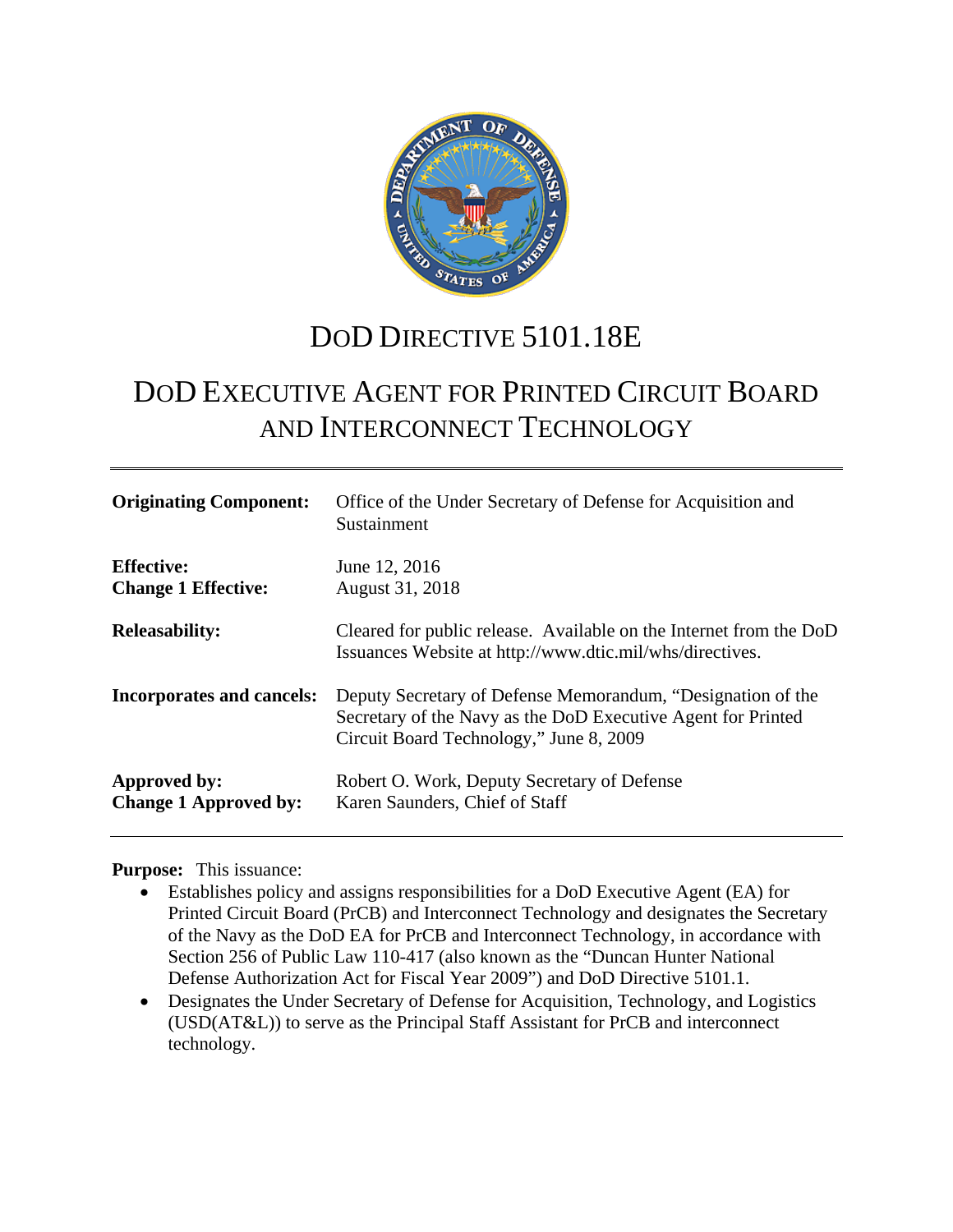## **TABLE OF CONTENTS**

| 2.2. Deputy Assistant Secretary of Defense for Manufacturing and Industrial Base Policy |  |
|-----------------------------------------------------------------------------------------|--|
|                                                                                         |  |
|                                                                                         |  |
|                                                                                         |  |
|                                                                                         |  |
|                                                                                         |  |
|                                                                                         |  |
|                                                                                         |  |
|                                                                                         |  |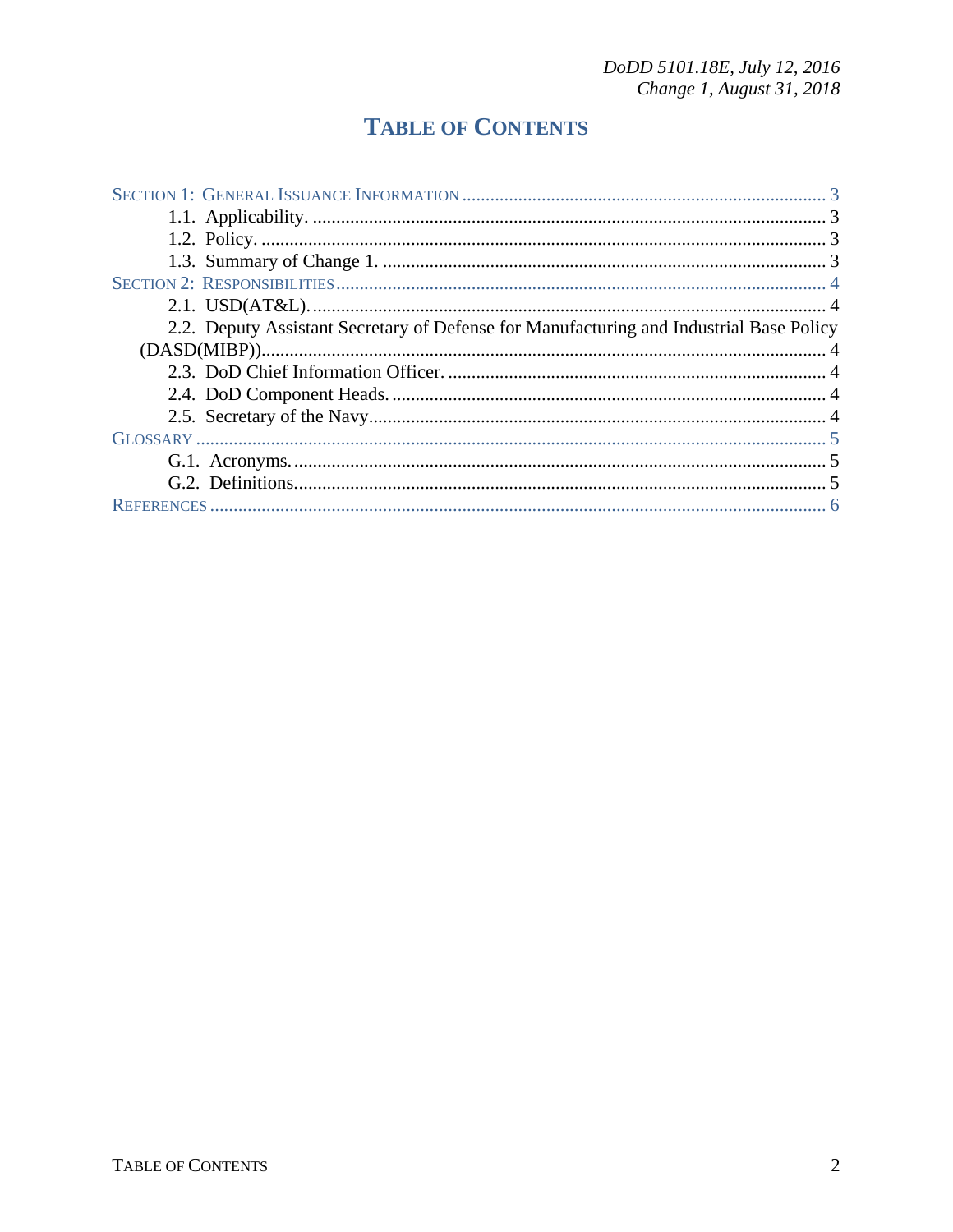## **SECTION 1: GENERAL ISSUANCE INFORMATION**

**1.1. APPLICABILITY.** This issuance applies to OSD, the Military Departments, the Office of the Chairman of the Joint Chiefs of Staff and the Joint Staff, the Combatant Commands, the Office of the Inspector General of the Department of Defense, the Defense Agencies, the DoD Field Activities, and all other organizational entities within the DoD (referred to collectively in this issuance as the "DoD Components").

**1.2. POLICY.** It is DoD policy that the DoD EA for PrCB and Interconnect Technology facilitates access to reliable, trusted, and affordable PrCB fabrication and assembly products and technologies that meet the quality, performance, and security requirements of the DoD. The DoD EA for PrCB and Interconnect Technology will facilitate collaboration within and across the DoD to conduct research, development, and sustainment efforts targeting Component-unique requirements.

**1.3. SUMMARY OF CHANGE 1.** This change reassigns the office of primary responsibility for this issuance to the Under Secretary of Defense for Acquisition and Sustainment in accordance with the July 13, 2018 Deputy Secretary of Defense Memorandum.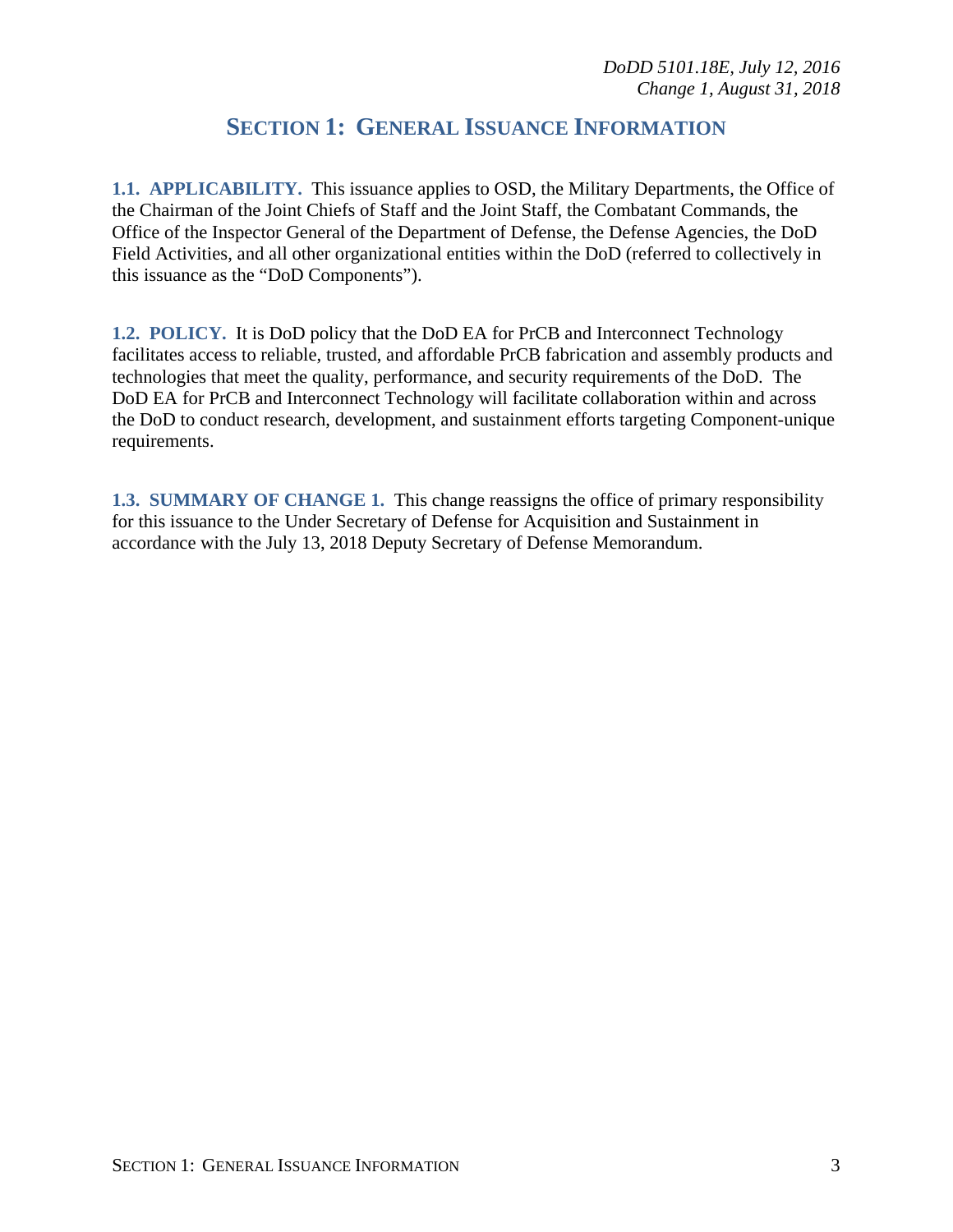#### **SECTION 2: RESPONSIBILITIES**

**2.1. USD(AT&L).** As the Principal Staff Assistant for PrCB and interconnect technology, the USD(AT&L) oversees the DoD EA for PrCB and Interconnect Technology.

**2.2. DEPUTY ASSISTANT SECRETARY OF DEFENSE FOR MANUFACTURING AND INDUSTRIAL BASE POLICY (DASD(MIBP)).** Under the authority, direction, and control of the USD(AT&L), the DASD(MIBP) serves as the OSD focal point to coordinate matters regarding PrCB and interconnect technology with other OSD stakeholders.

**2.3. DOD CHIEF INFORMATION OFFICER.** The DoD Chief Information Officer coordinates the development of cybersecurity requirements for PrCB and Interconnect Technology with DoD EA for PrCB and Interconnect Technology.

**2.4. DOD COMPONENT HEADS.** The DoD Component heads:

a. Coordinate PrCB and interconnect technology research and development with the DoD EA for PrCB and Interconnect Technology.

b. Designate a Component focal point for PrCB and interconnect technologies to act in an advisory and staff capacity to the DoD EA for PrCB and Interconnect Technology.

**2.5. SECRETARY OF THE NAVY.** The Secretary of the Navy is the DoD EA for PrCB and Interconnect Technology. In addition to the responsibilities in Paragraph 2.4., and in his or her capacity as the DoD EA for PrCB and Interconnect Technology, and in accordance with Section 256 of Public Law 110-417, the Secretary of the Navy:

a. Develops and maintains a PrCB and interconnect technology roadmap to ensure the DoD has access to manufacturing capabilities and technical expertise necessary to meet future military requirements regarding this technology.

b. Assesses vulnerabilities, trustworthiness, and diversity of the industrial base supply chain and develops strategies to address matters resulting from that assessment in accordance with DoD Instruction 5200.44.

c. Recommends funding strategies necessary to sustain the PrCB and interconnect technology management functions and meet requirements identified as a result of these assessments.

d. Recommends to the Secretary of Defense other roles and responsibilities to be included in the PrCB and interconnect technology program.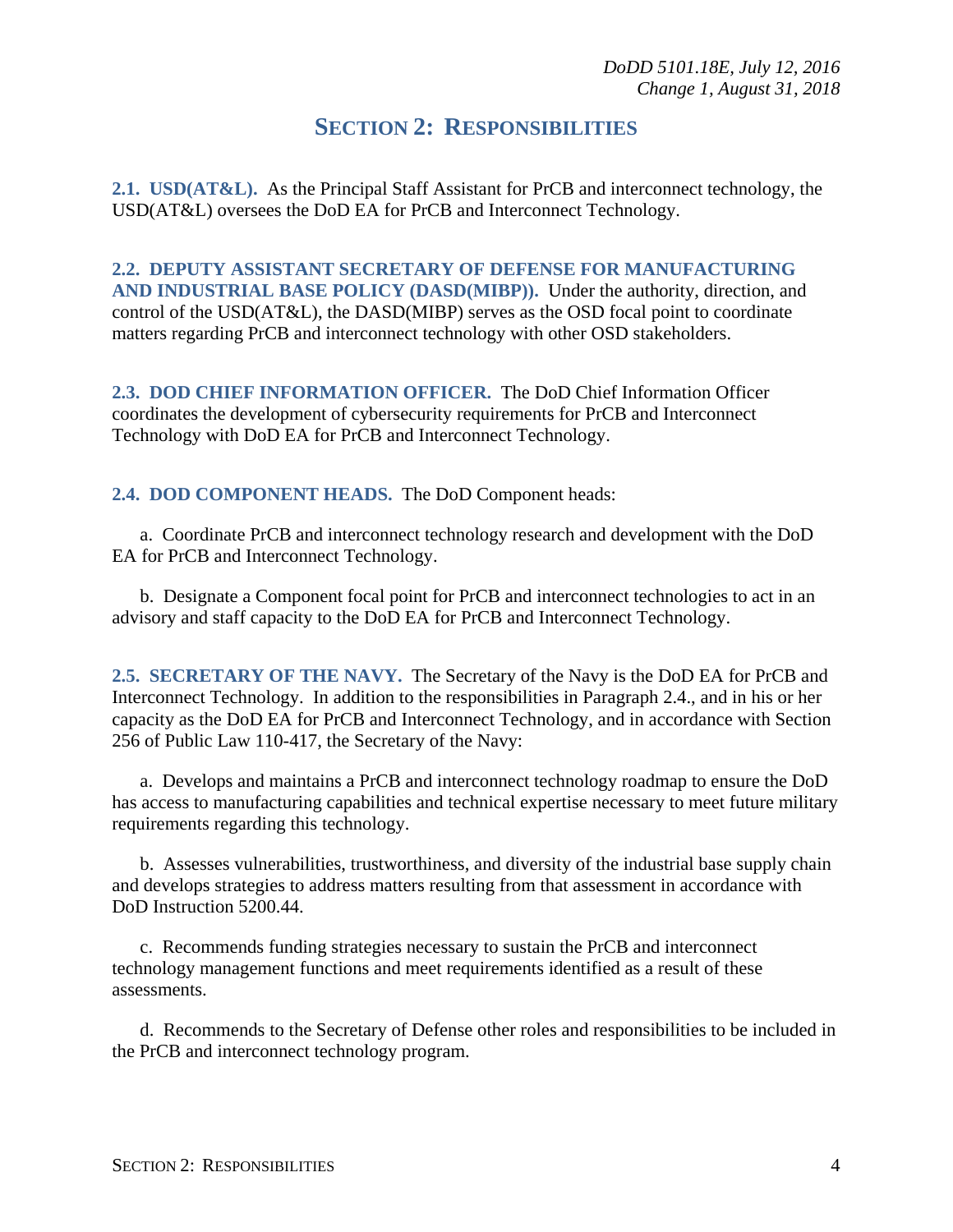### **GLOSSARY**

#### **G.1. ACRONYMS.**

| DASD(MIBP) | Deputy Assistant Secretary of Defense for Manufacturing and Industrial |
|------------|------------------------------------------------------------------------|
|            | <b>Base Policy</b>                                                     |
| DoD EA     | DoD Executive Agent                                                    |
|            |                                                                        |
| PrCB       | printed circuit board                                                  |
|            |                                                                        |
| USD(AT&L)  | Under Secretary of Defense for Acquisition, Technology, and Logistics  |
|            |                                                                        |

**G.2. DEFINITIONS.** These terms and their definitions are for the purpose of this issuance.

**interconnect technology.** Technology associated with all physical connections that provide mechanical, chemical, electrical, optical, sonic, or thermal linkages between a pairing of individual components, integrated circuits, electronic subassemblies, or the application environment.

**PrCB**. The foundation for all electronic equipment which both mechanically supports and provides electrical connections between electronic components using conductive traces, usually etched from copper sheets laminated onto a non-conductive substrate. The acronym "PCB" (printed circuit board) is used interchangeably with PrCB in industry.

**trustworthiness.** The inherent confidence in a particular item as it pertains to quality, reliability, availability, integrity, and technology protection. With reliance on global sources of supply growing across the spectrum of electronic products, confidence in system availability and performance is becoming increasingly difficult. Characteristics of trust range from anticounterfeit on the supply end of the life cycle, to anti-tamper on the protection end.